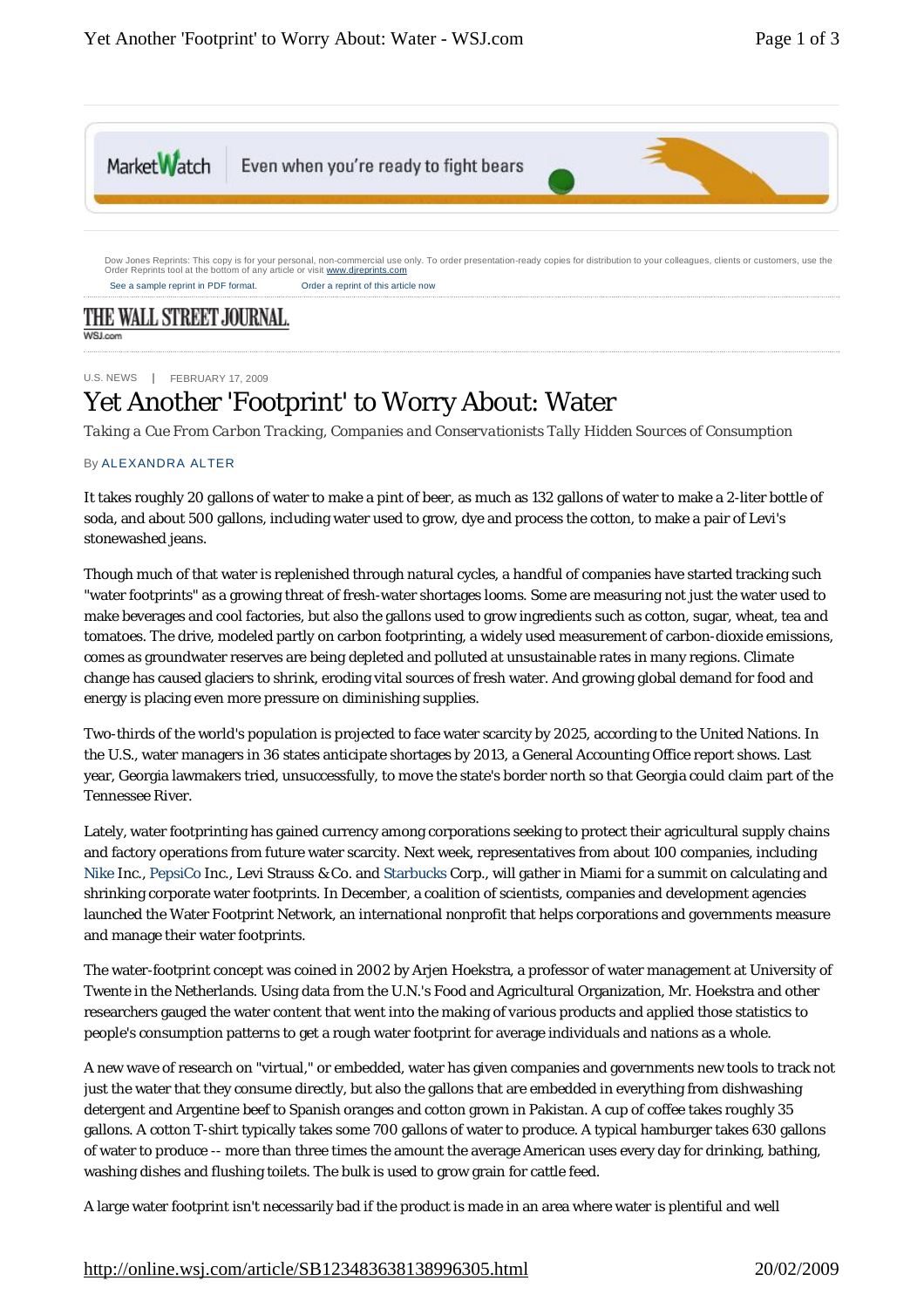managed. Almost all of the water that goes into crops and food production is returned to the water cycle, either as evaporated water or in the form of polluted runoff. But it is temporarily unavailable for other uses, and may not be restored to the same aquifer, lake or river if it comes back as rainfall in another region. That poses problems for waterscarce areas.

Some experts doubt the accuracy and usefulness of water footprints, which vary depending on where and how products are made. Oranges grown in Brazil might have a higher water footprint than oranges from Spain, but the Brazilian orange might be a better choice because of the country's rainy climate. "It's a hard thing to calculate," says Peter Gleick, president of the Pacific Institute, an Oakland, Calif., environmental group. "Beef grown in the Eastern U.S. has different water use than beef grown in Illinois."

Tallying the water footprints of manufactured goods can be tenuous since there are no clear standards for what a water footprint should measure. Some companies measure just water used in factory operations; others count the gallons used to grow ingredients in their supply chains, and still others take stock of water that consumers use to wash clothes or dishes with their products. Coca-Cola Co.'s bottling factories use a little over a gallon of water to make a 2-liter bottle of soda. But that figure surges to as high as 132 gallons of water per 2-liter bottle of soda if you add the water used to grow ingredients such as sugar cane, according to an estimate provided to the company by the World Wildlife Fund. A Coca-Cola spokeswoman said the water-footprint figure is preliminary and may change as the methodology improves.

"When you try to reduce a complex subject into a single number, the methodology is so inconsistent and unreliable that it's fraught with the possibility of manipulation and misinformation," says Wayne Balta, vice president of corporate environmental affairs and product safety for International Business Machines Corp.

For many food and beverage companies, calculating water use isn't just an attempt at an eco-friendly makeover. It's a matter of self-interest. A Coca-Cola bottling plant was shuttered in south India in 2004 after residents claimed the company was depleting and polluting local water supplies. SABMiller PLC -- whose brands include Miller Lite, Peroni and Pilsner Urquell -- invested in water-purification technology for its factory in Dar es Salaam, Tanzania, where the overuse of groundwater by various industries has caused fresh aquifers to grow increasingly salty. The city's drinking water supply is sufficient for only a third of its three million residents, water aid groups say.

SABMiller's executives started to worry about the company's water footprint in August 2007. The World Business Council for Sustainable Development had just released its online "global water tool," which allows companies to enter the GPS coordinates of their factory sites in order to identify hot spots where water scarcity overlaps with factory operations or agricultural supply chains. The results were alarming: About 30 of the company's sites, including factories in South Africa, India and Peru, were shown to be vulnerable to future water shortages, says Andy Wales, SABMiller's director of sustainable development.

The company decided to tackle its water footprint in South Africa -- a water-scarce country where more than five million people lack access to safe drinking water -- with hopes of replicating the project elsewhere. South Africa breweries produce 17% of SABMiller's beer. The company hired the environmental consultancy URS Corp. to trace how much water was used in everything from growing hops to rinsing bottles before recycling them, and brought on the World Wildlife Fund as an independent adviser.

The study, completed in October, showed that 95% of the company's water footprint goes toward growing agricultural ingredients. The water used to grow barley, maize and hops, as well as what is used in factories, added up to about 155 liters of water, or 41 gallons, per liter of beer.

The findings led SABMiller to focus on water-scarce regions, including Gouritz -- a coastal area where SABMiller's suppliers grow hops, barley and other ingredients and where water supplies are diminishing. SABMiller is examining more-efficient irrigation technology for its sugar and barley farms there.

Conservationists are divided over whether water footprinting will translate into meaningful conservation efforts. "Footprinting has its place, but it's not a panacea," says Nick Hepworth, director of Water Witness International, a nonprofit advocacy organization. Companies may feel better by calculating their water footprints, says Mr. Hepworth, "but at the end of the day there's still a need for an objective audit."

<http://online.wsj.com/article/SB123483638138996305.html> 20/02/2009